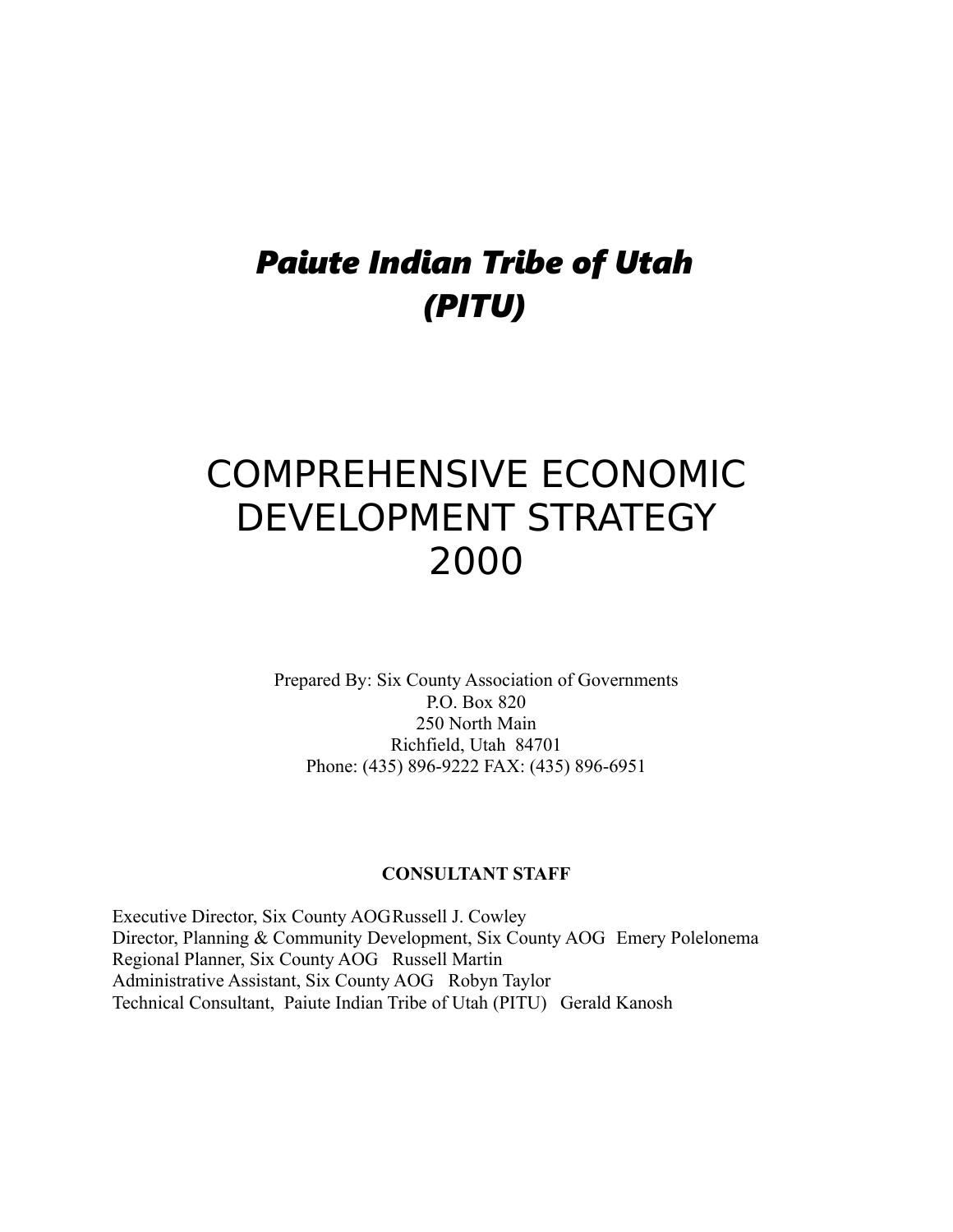## **PREFACE**

In the late  $19<sup>th</sup>$  century, the Native American Paiute Tribe of Southern Utah coalesced into five individual groups that became known as the Cedar**,** Koosharem, Shivwits, Indian Peaks, and Kanosh bands. They were established as reservations between 1903 and 1929. In 1954 the Paiute Tribe was terminated from federal recognition. Between 1954 and 1980 the Tribe was ineligible for any federal assistance. During this 26 year period the Paiute Indian Tribe of Utah (PITU) suffered from the lack of health care resources and inadequate income to meet their needs. As a whole, nearly one half of the PITU membership died due to ill health, poor housing conditions, and nutritional deficiencies. Subsequently, the Tribe lost their reservation lands. Due to termination, their pride and culture diminished dramatically.

In 1975 the PITU began their effort to regain federal recognition. On April 3, 1980 by an act of congress, (via "the Paiute Restoration Act, P.L. 96-227") the federal trust relationship was restored to the PITU.

The PITU utilizes interest from a \$2.5 million irrevocable trust fund to assist in economic development and Tribal government. The majority of Tribal members now have access to adequate housing and health care, although chronic health problems, low educational attainment, underemployment, and alcoholism persists. There is also a paranoia among Tribal members concerning government intervention, intrusion, and taking of reservation lands.

As a means to overcome these economic development obstacles and to provide direction, instill cooperation among members, and develop reservation lands into their full economic potential, the PITU has developed this Comprehensive Economic Development Strategy (CEDS). Be advised, however, that this document does NOT constitute an all inclusive economic development plan but merely the beginning of an on-going process to bring economic prosperity and enhanced standard of living to members of the Paiute Indian Tribe of Utah.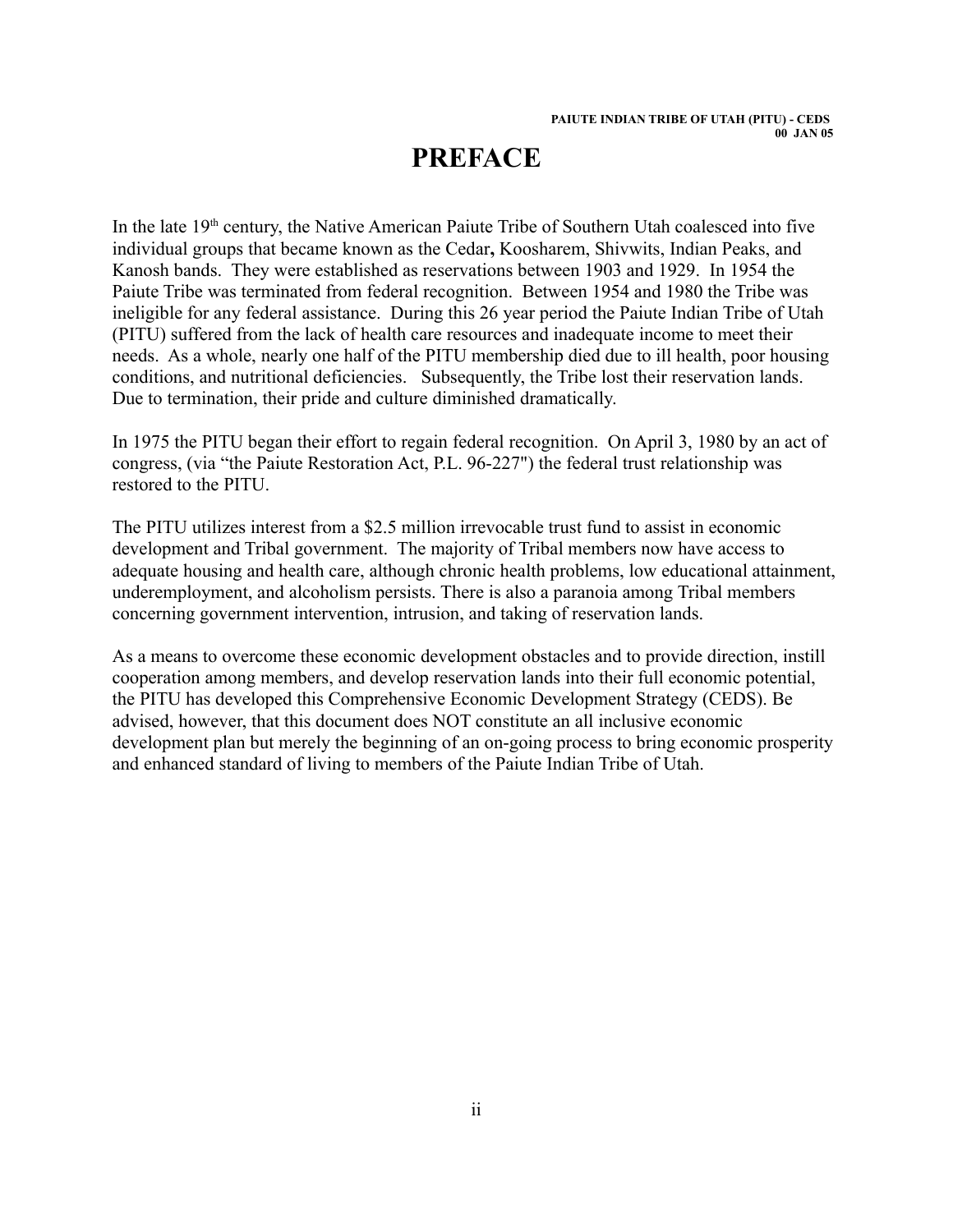## **TABLE OF CONTENTS**

#### **Summary** v

#### **Section I. ORGANIZATION & MANAGEMENT**

Paiute Tribal Council 1 Paiute Economic Development Committee (PEDCO) 1 Economic Development Staff & Program Coordinators 1 Consultants 2 CEDS Steering Committee Function 2 Management Process 2

#### **Section II. THE AREA & ITS ECONOMY**

Introduction 3 Location 3 Land Use 4 Employment 7 Income Levels8-11 Land Utilization 11 Political Environment 11 Conclusion 11

#### **Section III. MISSION, GOALS, OBJECTIVES & STRATEGIES**

S.W.O.T. Analysis 12 Mission Statement 13 Goals, Objectives, & Strategies 13-14

#### **Section IV. IMPLEMENTATION PLAN**

Implementation Spreadsheet 16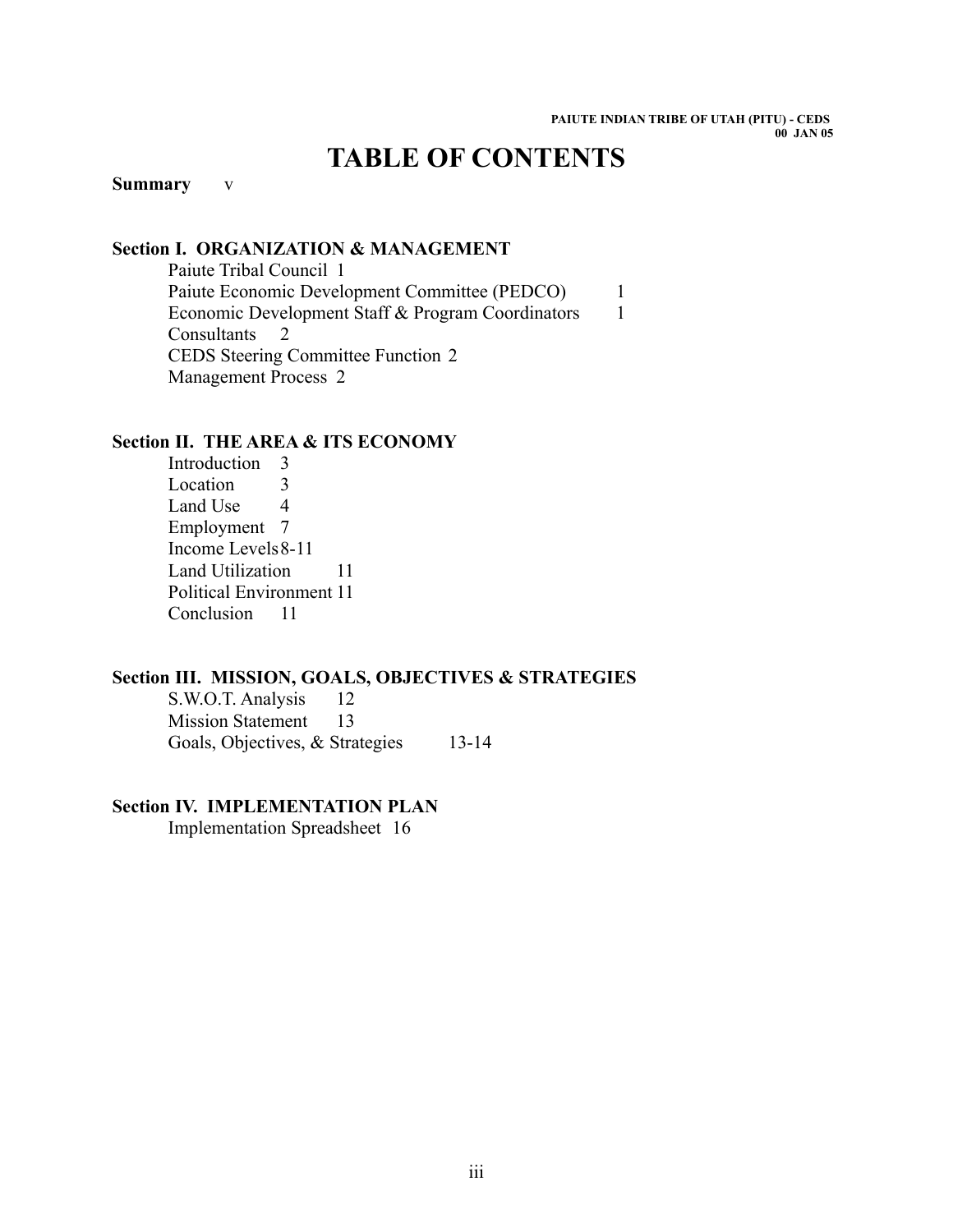#### **FIGURES**

**Figure 1:** PITU Tribal Lands 3 **Figure 2: PITU Reservation Land 4 Figure 3: PITU Population** 5 **Figure 4: PITU Habitat Chart** 6 **Figure 5:** Per Capita Trends 8 **Figure 6:** Median Family Income 9 **Figure 7:** Families Below Poverty %10

#### **TABLES**

**Table 1:** PITU Reservation Land Comparison 4 **Table 2:** PITU Membership 5 **Table 3:** PITU Membership Trends 6 **Table 4:** PITU Habitat Chart 7 **Table 5:** PITU Unemployment 7 **Table 6: Per-capita Income** 8 **Table 7:** Average Family Income 9 **Table 8:** County Median Family Income 10 **Table 9:** Families Below Poverty (%) 11

**Appendix A:** SWOT Analysis (Strengths, Weaknesses, Opportunities, and Threats) Paiute Indian Tribe of Utah meeting notes.

**Appendix B:** Economic Development Survey Report, July 1999, Paiute Indian Tribe of Utah

**Appendix C:** Shivwits Band - Comprehensive Economic Development Strategy, 1999

**Appendix D:** Indian Peaks Band - Comprehensive Economic Development Strategy, 1999

**Appendix E:** Cedar Band - Comprehensive Economic Development Strategy, 1999

**Appendix F:** Kanosh Band - Comprehensive Economic Development Strategy, 1999

**Appendix G:** Koosharem Band - Comprehensive Economic Development Strategy, 1999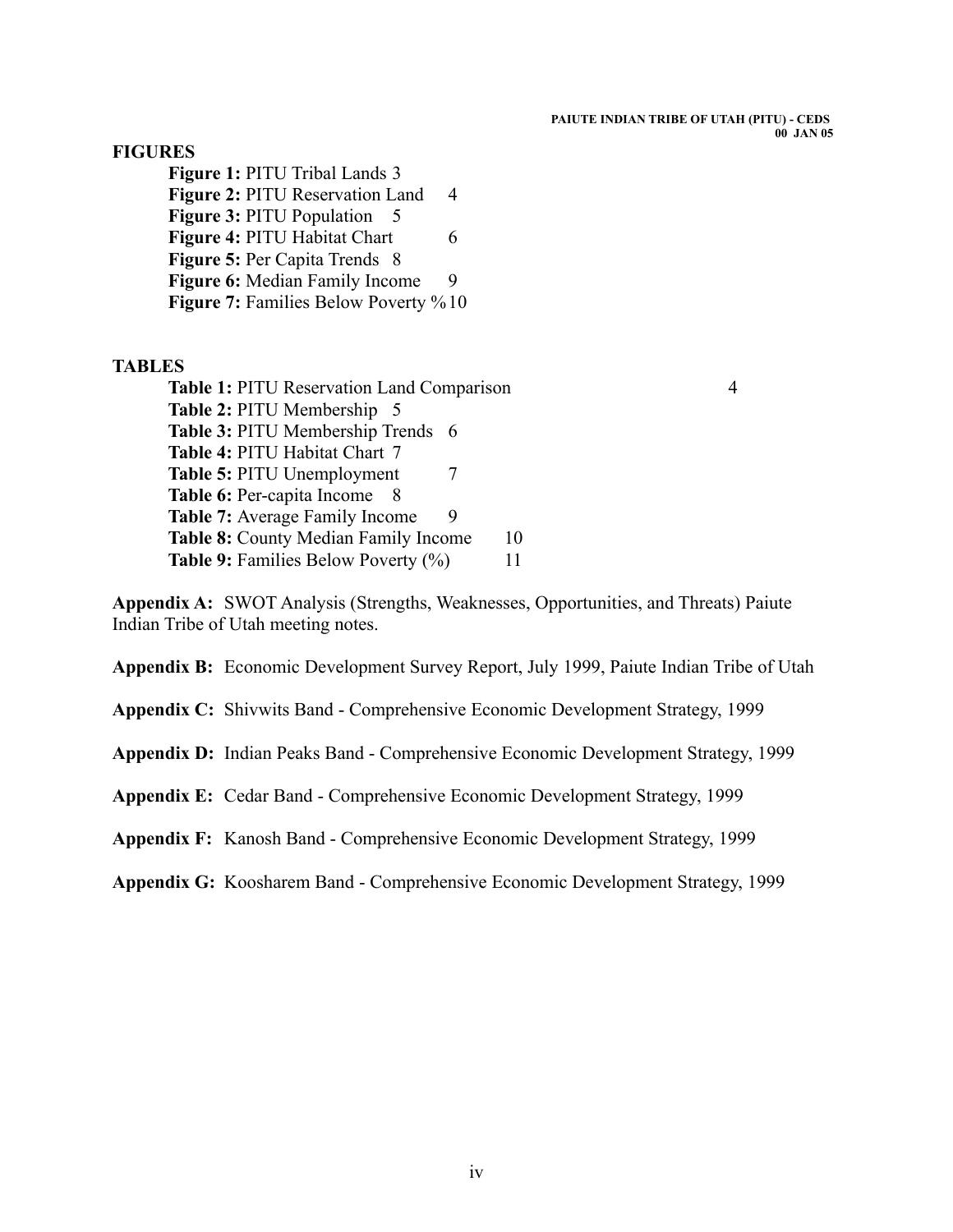#### **SUMMARY**

The PITU's Comprehensive Economic Development Strategy (CEDS) has been developed to assist the Tribe in their economic development endeavors. This document serves as a beginning effort. It contains goals and objectives for both community and economic development activities. Critics may claim it is much to "community development" oriented. However, they fail to realize that community deficiencies must be addressed prior to or simultaneously with economic development. As an example, the Tribal community can not expect to develop business and industry if the workforce is under-educated or has social ills such as alcoholism and drug abuse as brought out in the Tribe's S.W.O.T. analysis. These are community development issues but certainly impact economic development efforts. It must also be understood that this CEDS does NOT include all the goals and objectives of the Tribe. It does however provide a format for Tribal leadership to follow as they improve, edit, and establish additional goals and objectives. For efficacy, Tribal leaders must utilize the CEDS on a regular basis as the planning process is on going.

**SECTION I - ORGANIZATION AND MANAGEMENT -** This section describes the membership of the CEDS Steering committee, how it functions, and the staff providing services. It also details the management and administrative process required to implement and carry out the goals and objectives of the plan. This section also provides jurisdictional review of recognized officials responsible for the CEDS and passing of appropriate resolutions, progress evaluation, and final program results.

**SECTION II** - **THE AREA AND ITS ECONOMY -** This section summarizes the area's economic situation based on the analysis of relevant data about the reservation and surrounding area. It contains the Tribe's strengths, weaknesses, opportunities, threats, statistical tables, demographic information, and other data relating to past, present, and future economic trends of the Paiute Indian Tribe of Utah.

**SECTION III - MISSION, GOALS, OBJECTIVES, STRATEGIES -** This section includes the mission statement and identifies beginning goals and objectives which will help the Paiute Indian Tribe of Utah meet their economic development endeavors.

**SECTION IV - IMPLEMENTATION PLAN -**This section provides a worksheet that allows Band leadership to monitor the progress of the CEDS. Even though it is developed for yearly evaluation, the worksheet may be utilized anytime progress is made.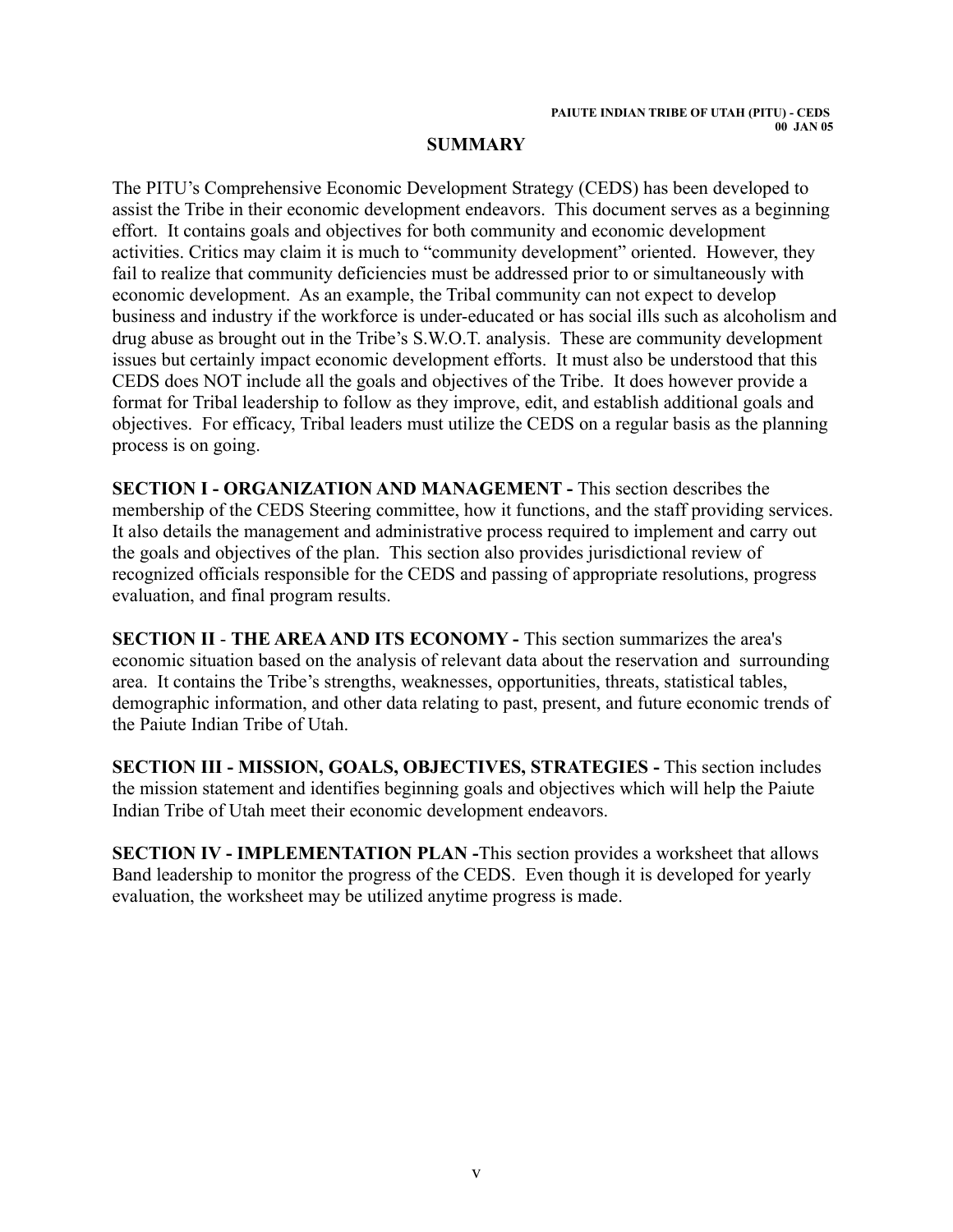### **Section I. ORGANIZATION and MANAGEMENT**

To ensure that the CEDS meets the objectives of the PITU, a steering committee was assembled. The PITU's Tribal Council, Paiute Economic Development Council (PEDCO), Economic Development Staff, and Tribal Program Coordinators make up the steering committee.

#### PAIUTE TRIBAL COUNCIL

Geneal Anderson Tribal Chair Phil Pikyavit Kanosh Band Chair and Tribal Vice-Chair Glen Rogers Shivwits Band Chair Lora Tom Cedar Band Chair Jenneane Borchart Indian Peaks Band Chair Ganaver Timican Koosharem Band Chair

PAIUTE ECONOMIC DEVELOPMENT COMMITTEE (PEDCO) McKay Pikyavit (KA)Chair Bryant Jake (IP) Member Pat Wash (SH)Member Clarice Dixon (KO) Member Keith Garcia (CE) Member

ECONOMIC DEVELOPMENT STAFF & PROGRAM COORDINATORS Travis Parashonts Economic Development Director Jeff Zander Economic Development Planner Steve Kandell Land Use Planner

CONSULTANTS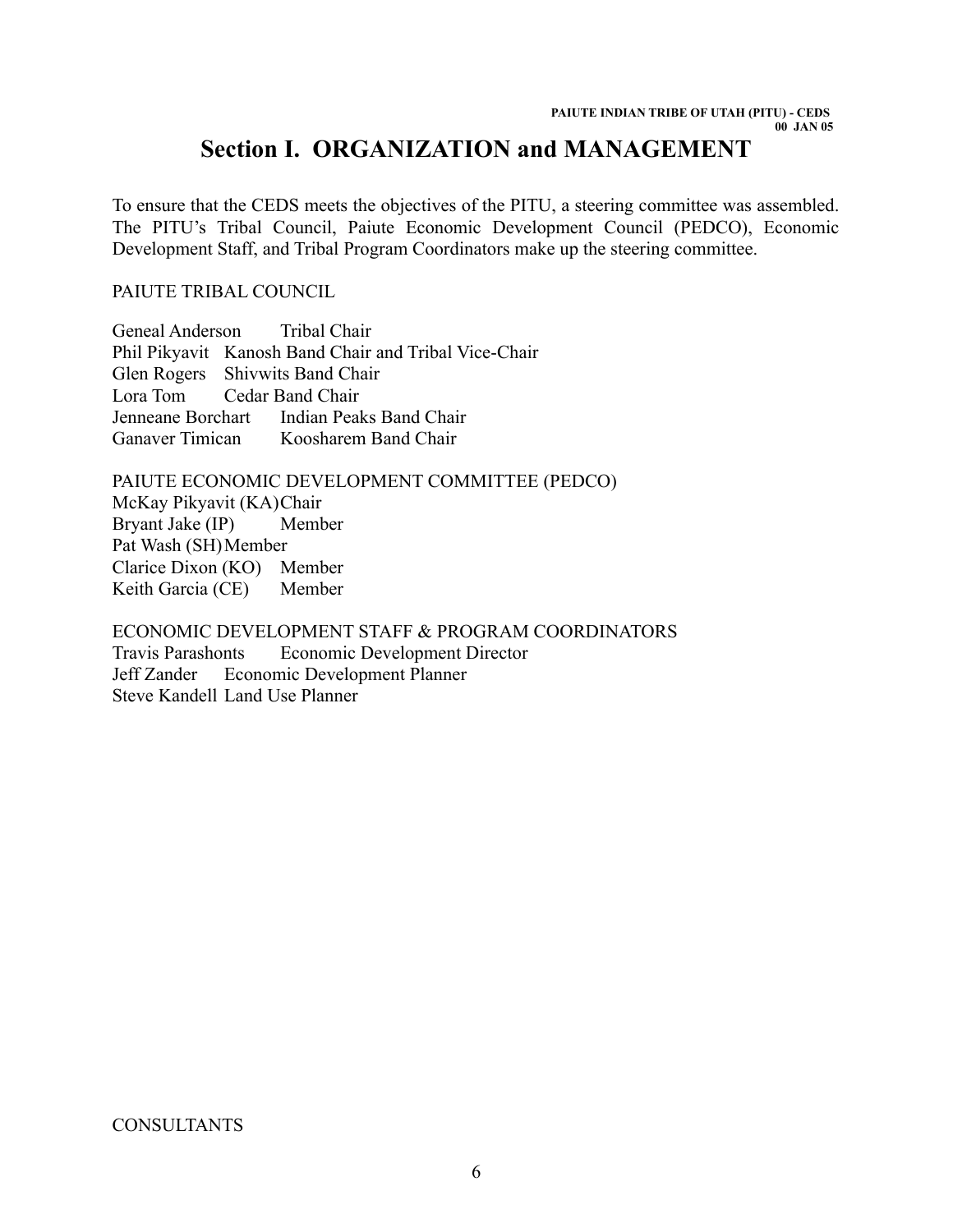Russell Cowley Six County AOG Executive Director

Emery Polelonema Six County AOG Director, Planning & Comm. Development 896-9222 ext.25 Russell Martin Six County AOG Regional Planner 896-9222 ext.18 Robyn Taylor Six County AOG Administrative Assistant 896-9222 ext.10 Gerald Kanosh PITU Technical Consultant 586-1112

# 00 JAN 05<br>896-9222 ext.12

#### PITU - COMPREHENSIVE ECONOMIC DEVELOPMENT STRATEGIES - STEERING COMMITTEE FUNCTIONS

The CEDS Steering Committee and consultants met on May 5, 1999. Each member attending gave input about their economic concerns as it applied to the PITU. This input was then implemented into the draft CEDS.

The draft CEDS was sent out to the Chair of the PITU's Tribal Council on September 30, 1999. Tribal members were given thirty days to return comments to consultants. On October 30, 1999 PITU leadership attended the Tribe's Economic Development Retreat held at Southern Utah State University's Mountain Center, Cedar City, Utah and given opportunity to review and make changes to the CEDS. Copies of the final draft were provided to the Tribal Council of the PITU on January 5, 2000 with adoption procedures left to their discretion.

#### MANAGEMENT PROCESS

The PITU is organized under the provisions of the 1980 Restoration Act, the Indian Reorganization Act of 1934, and the PITU's Tribal Constitution. The Tribal Council of the PITU consists of six (6) members selected through an election process. The Tribal Council is the official governing body of the PITU.

The Tribal Council is the administrative organization which accepts the oversight and implementation responsibilities of the CEDS. They are also responsible for the adoption and passing of resolutions and/or any other edition to the plan. The Tribal Council is also responsible for the designation of committees, assignment of staff members and completion of progress reports of the CEDS.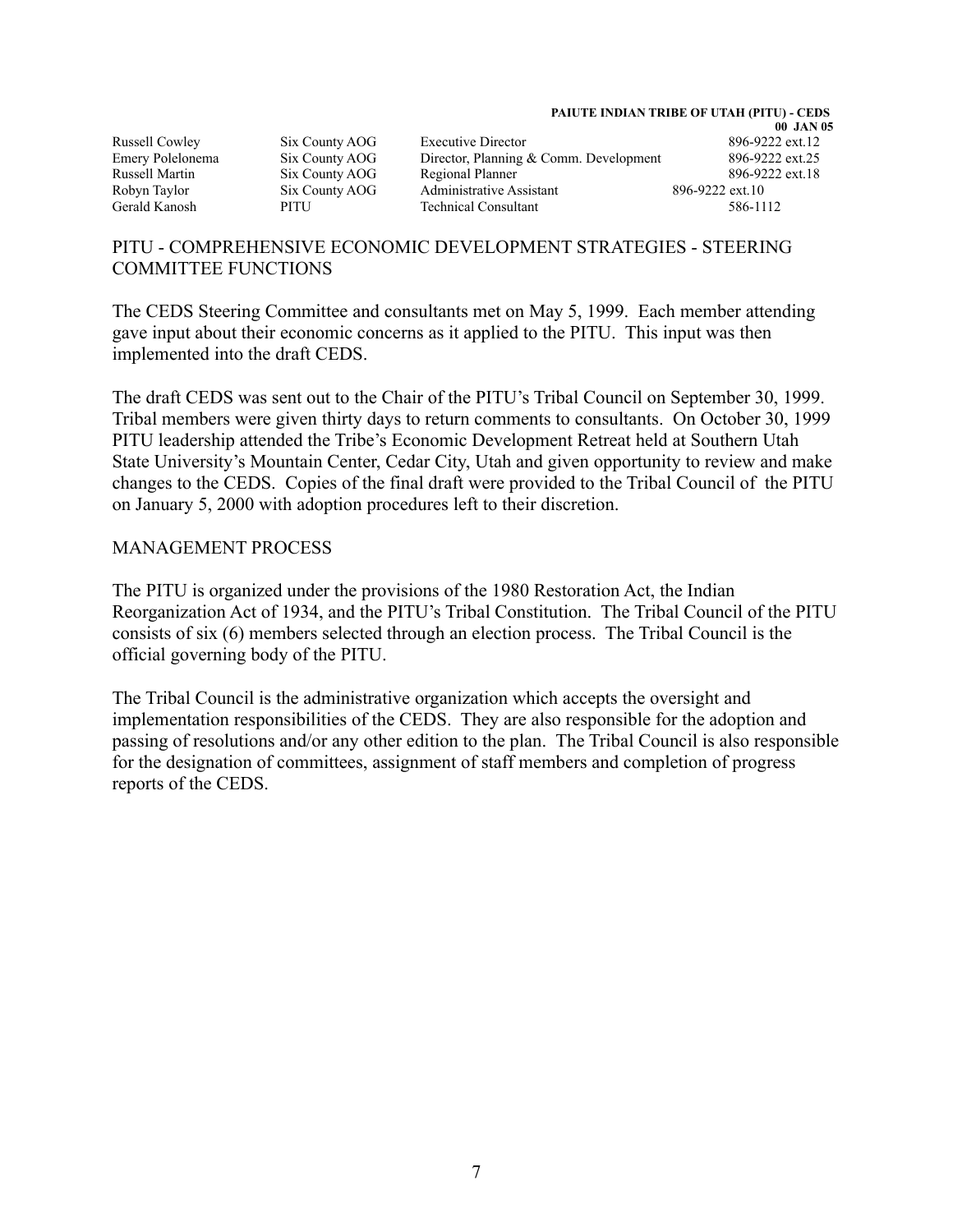## **Section II. THE AREA AND ITS ECONOMY**

#### **INTRODUCTION**

**Location** - The Tribal headquarters of the PITU is located in Southeastern Iron County approximately 280 miles South of Salt Lake City on Interstate Highway 15, and adjacent to Cedar City. The geographic location of Tribal Headquarters in relation to the five bands are approximately 84 miles from Shivwits, 5 miles from Indian Peaks and Cedar Band, 115 miles from Koosharem, and 105 miles from Kanosh. All are paved roads with good access. Figure 1, PITU Tribal Lands, shows the location of tribal lands in relation to Southern and Central Utah.

#### **Figure 1**: **PITU Tribal Lands**

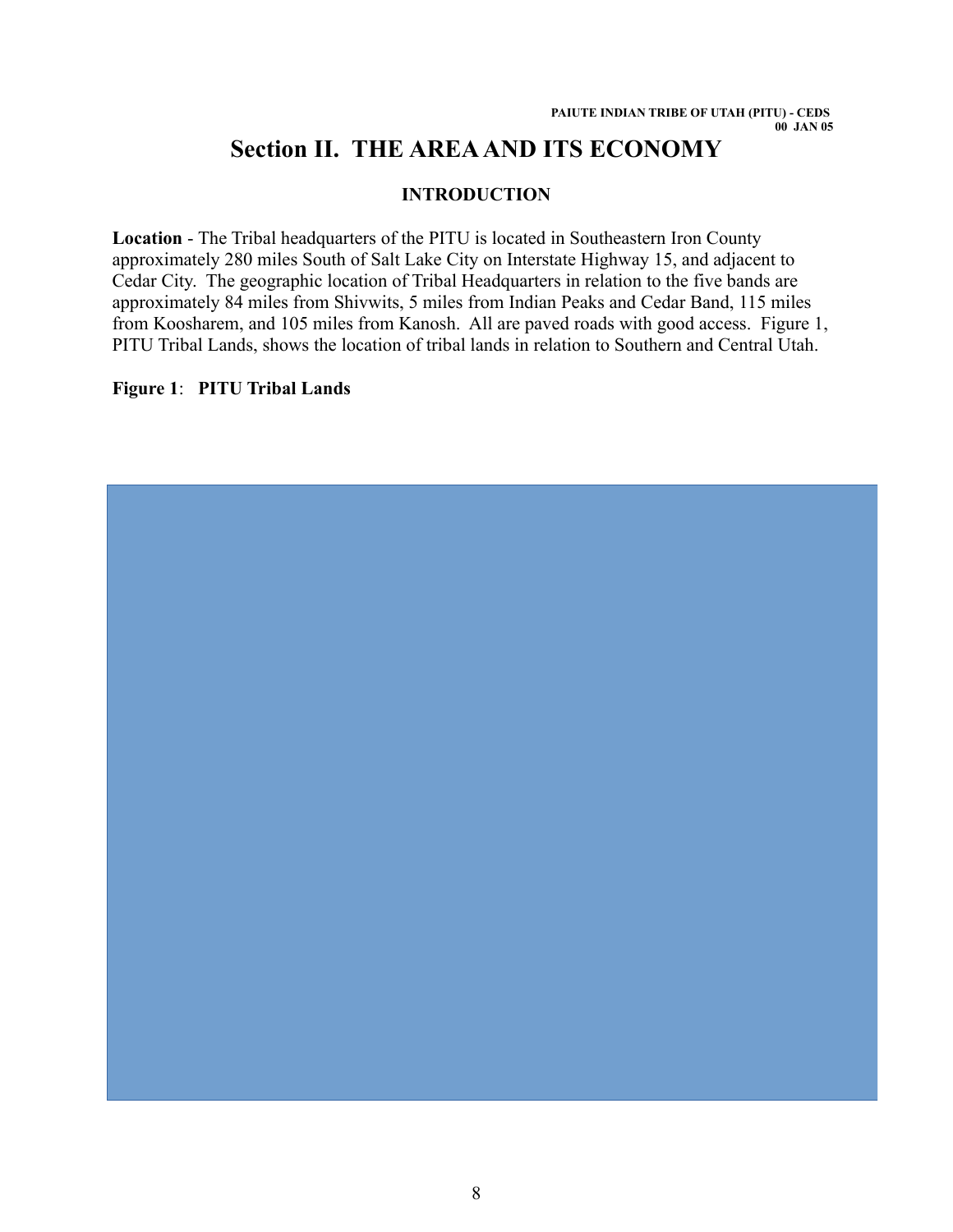**00 JAN 05**

**Land Use -** Reservation lands of the PITU encompass a total of 32,480 acres. Other than 35 acres of land housing the tribal headquarters and controlled by the Tribal Council, the other 32,445 acres are maintained and controlled by the five tribal bands (see PITU Reservation Lands Comparison). Results of a recent economic development survey revealed that tribal members feel their culture and land are their two greatest strengths (see Appendix B). The majority of survey respondents felt that preservation of reservation lands was most important with planned industrial and community development. Each band's CEDS outlines their respective designation of land use (see Appendices C,D,E,F and G). The graph in Figure 2, PITU Tribal Lands, compares the land holdings of each band which makes up the PITU reservation.

#### **Figure 2**: **PITU Tribal Lands**

Table 1 - PITU Reservation Land Comparison, identifies the actual land acreage of the PITU reservation. This chart compares land acreage of the five bands of the PITU along with the total



acreage of State of Utah. Each band has completed a land use plan and is responsible for their respective land use development. Copies of these plans are available for review at the Tribal offices or through individual band councils.

#### **Table 1 - PITU Reservation Land Comparison**

| Place                                  | Acres      |
|----------------------------------------|------------|
| <b>Shivwits Reservation</b>            | 27,525     |
| <b>Cedar Reservation</b>               | 2,060      |
| Koosharem Reservation                  | 1,240      |
| Kanosh Reservation                     | 1,195      |
| <b>Indian Peaks Reservation</b>        | 425        |
| <b>Tribal Headquarters</b>             | 35         |
| <b>Total Land Holdings of the PITU</b> | 32,480     |
| State of Utah                          | 54,021,252 |

**Band Membership** - According to the July 1999 PITU Tribal enrollment there are 741 members. This compares to 516 in 1980. The graph in Figure 3, PITU Population, shows the population trend since 1980.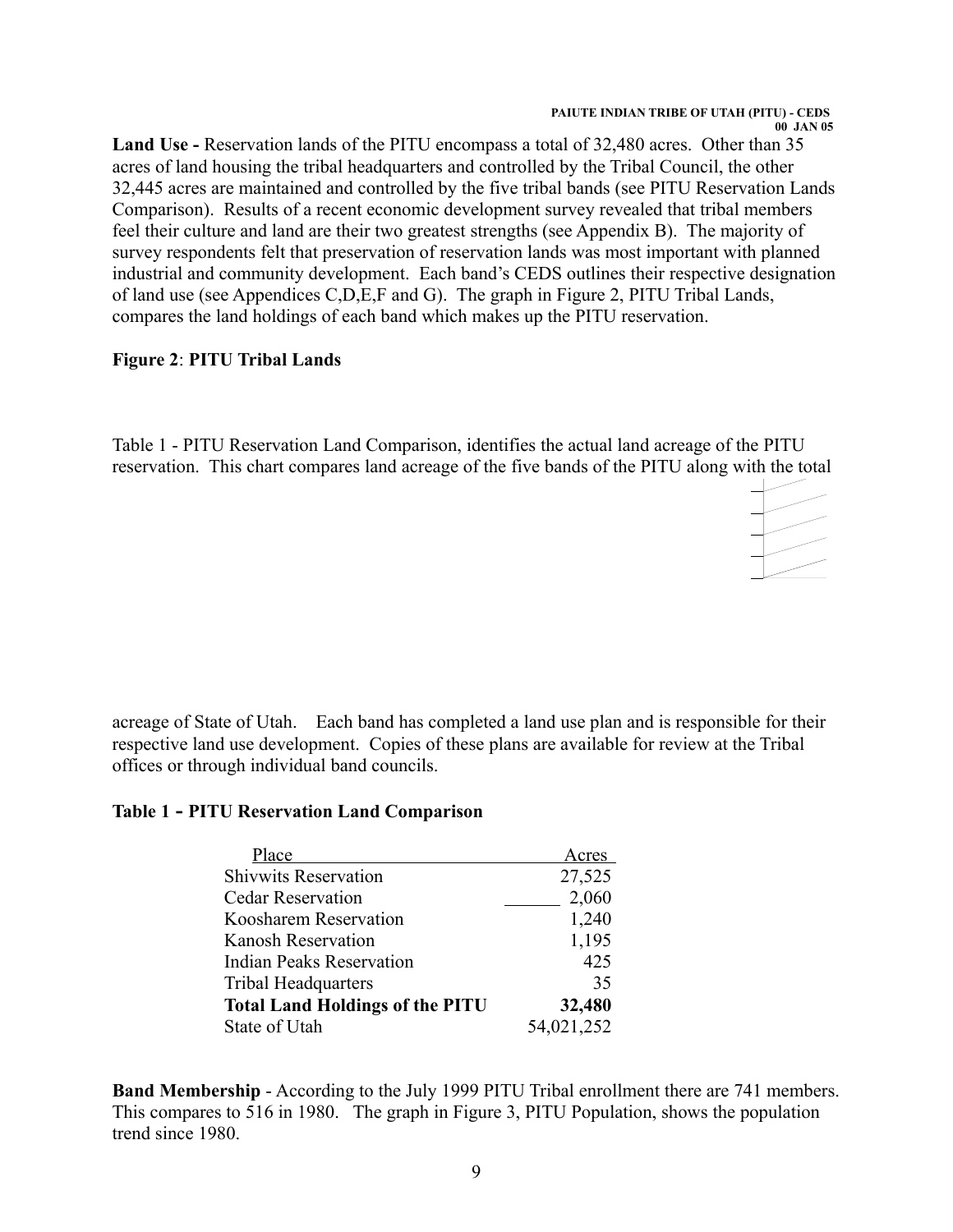

#### **Figure 3 - PITU Population**

Source: 1980"Proposed PITU Reservation Plan," by US. Dept. Of the Interior, Bureau of Indian Affairs; data was compiled by Geneal Anderson and Gerald Kanosh, July 1999

Table 2, PITU Membership shows the tribal enrollment according to age and gender. Fifty-seven percent (57%) or 421 members are included in the workforce which is sufficient to support a sizable business owned and employed by Tribal members. Table 3, PITU Membership Trends evaluates membership trends of each band in the PITU.

| Age           | Females | Males |  |
|---------------|---------|-------|--|
| $1 - 5$       | 35      | 33    |  |
| $6 - 10$      | 44      | 39    |  |
| $11 - 15$     | 39      | 55    |  |
| $16 - 20$     | 37      | 42    |  |
| $21 - 25$     | 34      | 35    |  |
| $26 - 30$     | 39      | 24    |  |
| $31 - 40$     | 58      | 39    |  |
| $41 - 50$     | 59      | 46    |  |
| $51-60$       | 27      | 24    |  |
| Over 60       | 14      | 18    |  |
| <b>Totals</b> | 386     | 355   |  |

|  |  | <b>Table 2 - PITU Membership</b> |
|--|--|----------------------------------|
|--|--|----------------------------------|

Source: PITU Health Department records, 1999

#### **Table 3 - PITU Membership Trends**

| Danc | 0.00<br>. . | 100 <sup>2</sup> | ---- |
|------|-------------|------------------|------|
|------|-------------|------------------|------|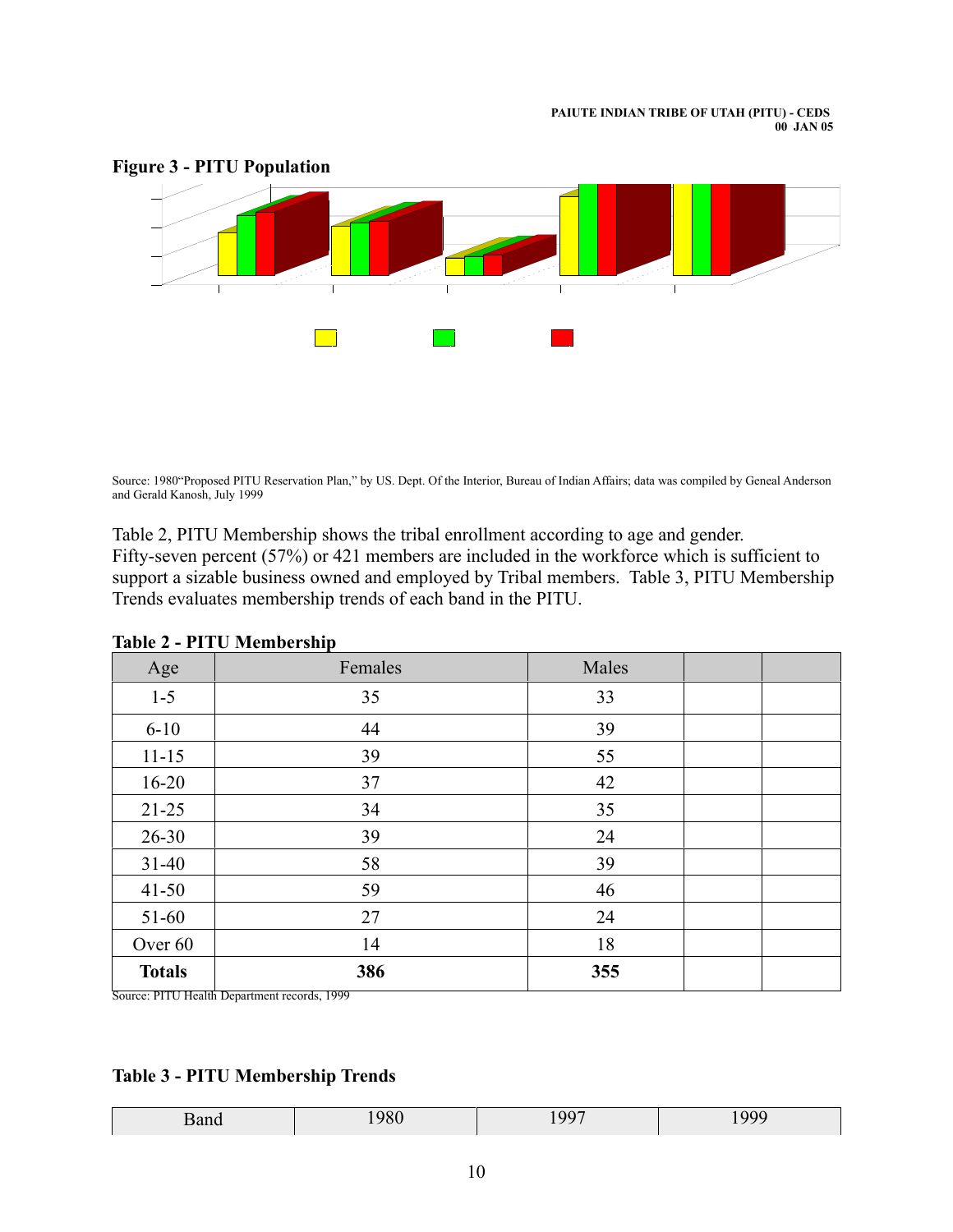| Kanosh            | 74                                               | 97                       | <u>UU UAIN UJ</u><br>110 |
|-------------------|--------------------------------------------------|--------------------------|--------------------------|
| Koosharem         | 85                                               | 92                       | 94                       |
| Indian Peaks      | 30                                               | 33                       |                          |
| Cedar             | 138                                              | 220                      | 231                      |
| Shivwits          | 189                                              | 260                      | 271                      |
| <b>PITU Total</b> | 516<br>$\overline{}$<br>$\overline{\phantom{a}}$ | 702<br>$\overline{1000}$ | 741                      |

Source: PITU Health Department records, 1999

Currently 17% of Tribal members are living outside of the counties encompassing reservation lands. The PITU Habitat Chart, Figure 4, graphically displays the current membership who live within and outside of the area. Tribal leadership would like to see improved conditions through economic and community development that would allow members to reside on the reservation.

#### **Figure 4** - **PITU Habitat Chart**



Source: PITU Health Department records, 1999

Table 4, PITU Habitat Chart, provides a comparison of membership of Tribal members living out of the area. Lack of affordable housing and employment seem to be the major reasons for those leaving and living away from the reservation. Another major concern of Tribal leadership is the loss of heritage and cultural values that are disappearing as a result of members living and working outside of the area.

#### **Table 4 - PITU Habitat Chart**

| rea | Out of Area | Total M <sub>b</sub><br><b>Members</b> |
|-----|-------------|----------------------------------------|
|     |             |                                        |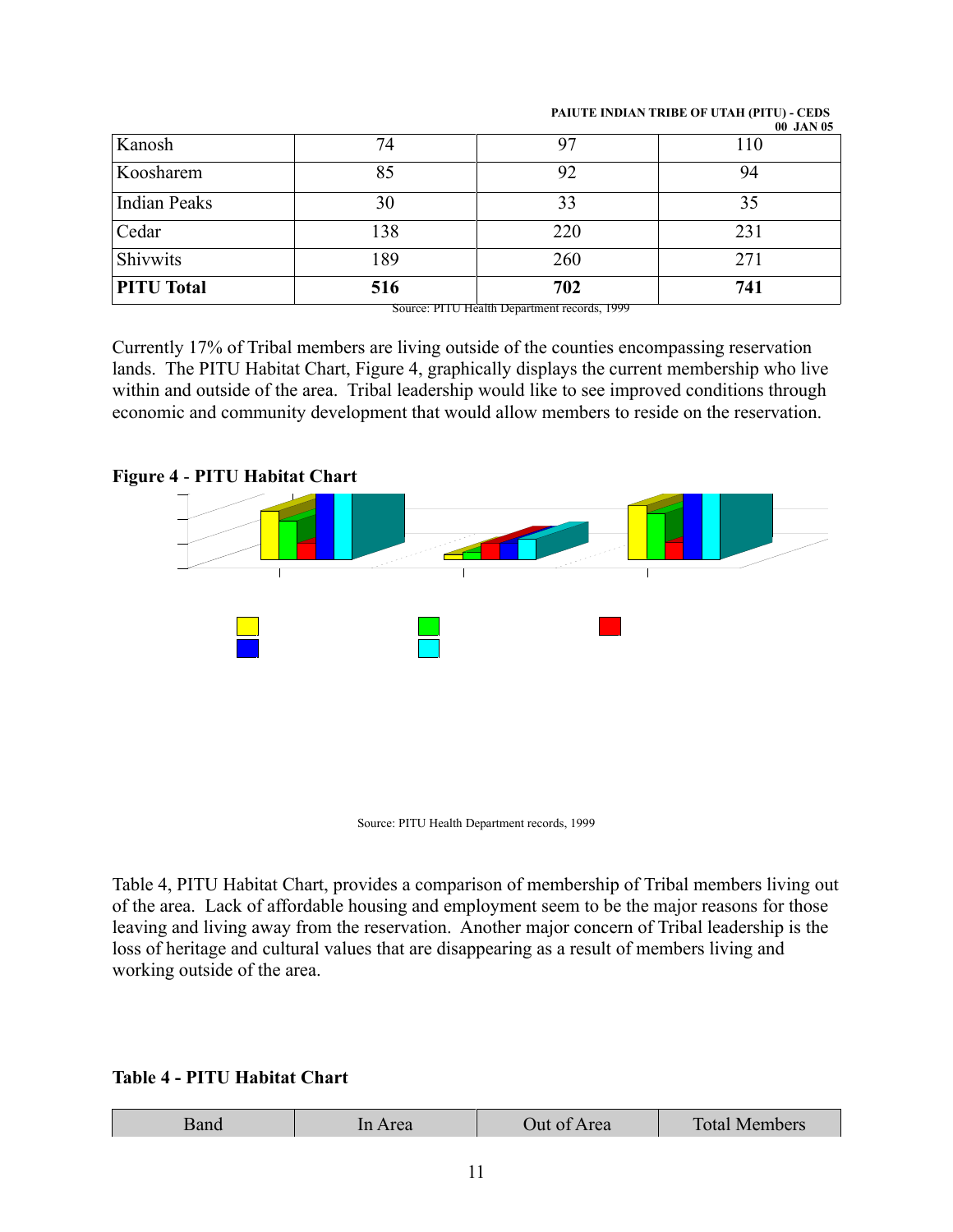| Kanosh              | 99  |     | UU JAIN UJ<br>110 |
|---------------------|-----|-----|-------------------|
| Koosharem           | 79  | 15  | 94                |
| <b>Indian Peaks</b> | 33  |     | 35                |
| Cedar               | 198 | 33  | 231               |
| Shivwits            | 229 | 42  | 271               |
| <b>PITU Totals</b>  | 638 | 103 | 741               |

#### **EMPLOYMENT**

**Unemployment -** The "1997 Indian Labor Report" published by the Department of Interior shows the PITU with a labor force of 421. Of this number, 349 are employed and 72 are unemployed equating to a 17 percent unemployment rate. Of those employed, 239 tribal members or 68 percent are employed below poverty guidelines. Of those employed, 42 or 12 percent work in the public sector while 307 or 88 percent work in the private sector. This compares to a 4 percent average unemployment rate in the eleven county area and 3.4 percent state wide unemployment rate as reported by the September 1999 "Labor Market Report" by the Utah Department of Workforce Services. Table 5, PITU Unemployment compares Tribal member employment with the Five and Six County regions, the State of Utah, and United States.

#### **Workforce Workforce Percent % in % in Entity Employed Unemployed Unemployed Public Private PITU 349 72 17 12 88** Six County 21,370 936 4.8 12 88 Five County 55,991 2,031 3.5 7 93 State 1,051,600 37,013 3.4 7 93 U.S. **-** - 4.2 - -

#### **Table 5 - PITU Unemployment**

Sources: Utah Labor Market Report, September 1999,Vol. 9, Number 9; Utah Job Outlook - Statewide and Service Delivery Areas 1998-2003, Utah Department of Workforce Services, January 1998

**Employment Opportunities -** The tribal members were surveyed to determine the economic opportunities they perceived. The most popular choice, by Tribal members were to see resources spent on education and training programs for PITU members. The number one priority for job creation was providing "jobs for those adults who needed to support families". Survey respondents also felt investing tribal resources in well managed businesses owned and managed by tribal members with good opportunity for return was very important. Light manufacturing, high tech industry, and convenience store development were ranked as the highest perceived economic development opportunities. Agriculture and truck stop development were also mentioned. For a complete review of survey result results see Appendix B - Economic Development Survey Report, Paiute Indian Tribe of Utah, July 1999.

#### **INCOME LEVELS**

**Per-capita income** - Per-capita income is the level of income generated by individuals. Percapita income among the residents of Central and Southern Utah is shown in Table 6, Per-capita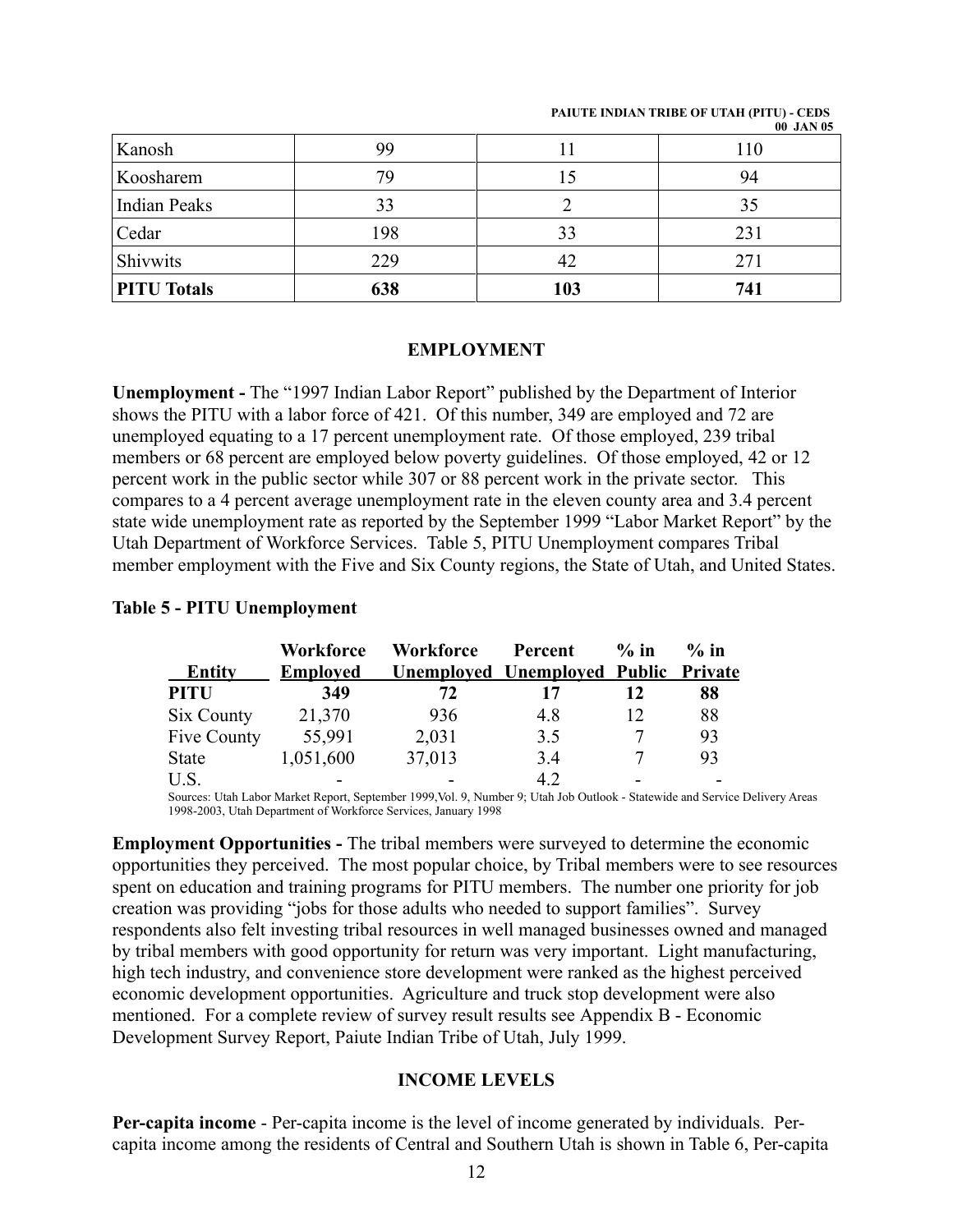Income. The table compares personal income between the counties of Central and Southern Utah in which the majority of PITU members reside.

| County     | 1994        | 1995        | 1996        | 1997        |
|------------|-------------|-------------|-------------|-------------|
| Millard    | \$13,742.00 | \$14,101.00 | \$14,806.00 | \$14,700.00 |
| Sevier     | \$13,962.00 | \$14,251.00 | \$14,965.00 | \$15,500.00 |
| Beaver     | \$13,014.00 | \$13,090.00 | \$13,359.00 | \$13,500.00 |
| Iron       | \$13,329.00 | \$13,884.00 | \$14,509.00 | \$15,300.00 |
| Washington | \$15,515.00 | \$16,348.00 | \$16,731.00 | \$17,000.00 |

#### **Table 6 - Per-capita Income**

(Per Capita Income was taken from the "1999 Economic Report to the Governor: pg. 87").\*The Paiute Indian Tribe of Utah lacks Tribal member income status and other related information.

Figure 5, Per-capita Trends graphically demonstrates the per-capita income levels from 1994 to 1997 for the counties encompassing the bands of the PITU. Specific per-capita data for the PITU and its bands are not available; however, given the high unemployment rate of the PITU, it is believed that the average per-capita income level is substantially lower.

#### **Figure 5 - Per-capita Trends**

Source:1999 Economic Report to the Governor

**Median/Average Family Income -** Another important economic indicator is the income generated by all members of a family household -- living under one roof. This income known as

> $\overline{\phantom{a}}$  $\blacksquare$  $\overline{\phantom{0}}$

*Median/Average Family Income* clearly shows the economic vitality of a community by addressing the workforce in general. It references employment levels, signifies strength in education and skills among families. The most recent data for the PITU is 1980. Table 7, Average Family Income shows the average family income for the PITU and its bands.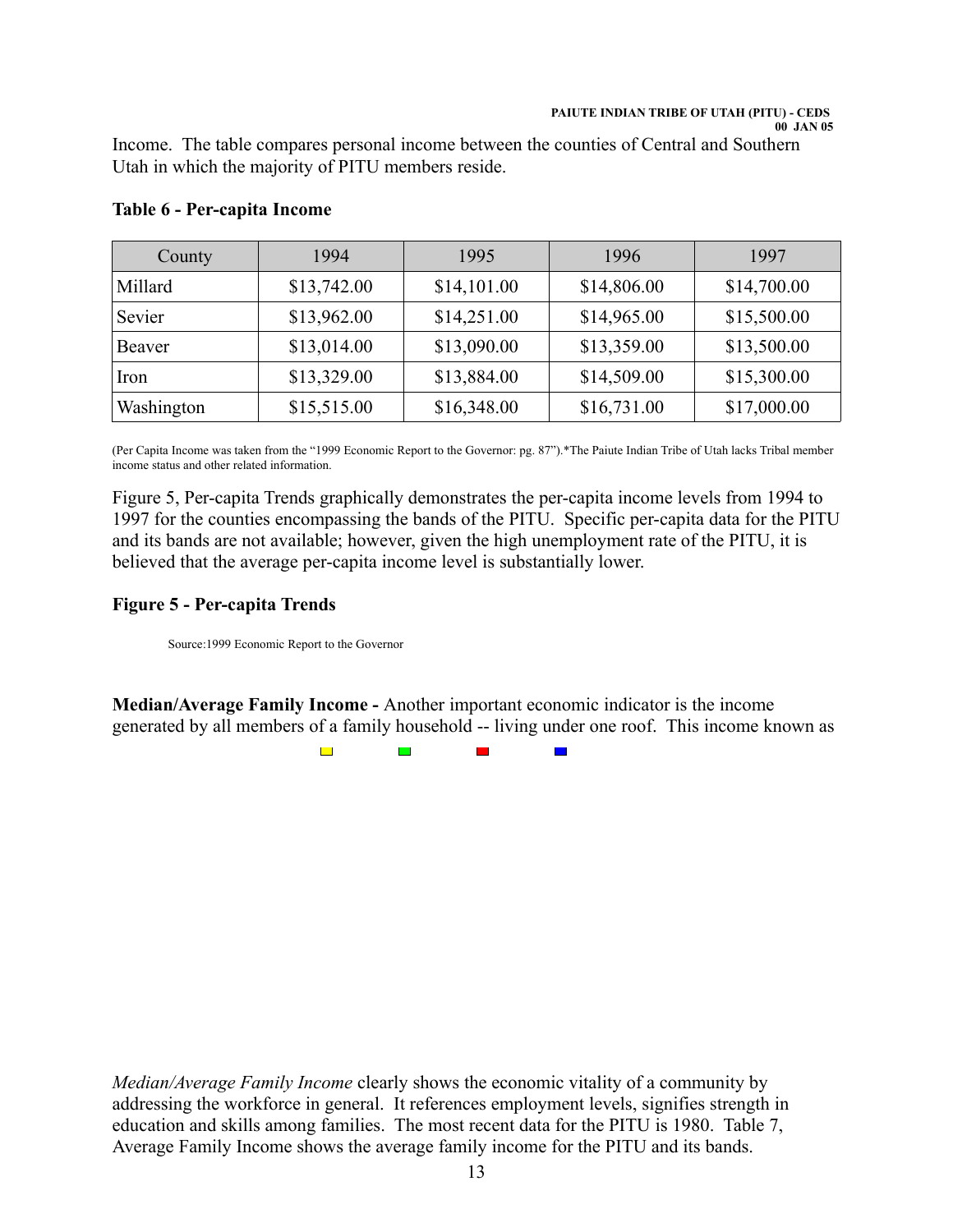| Band                  | <b>Average Family Income</b> |
|-----------------------|------------------------------|
| Kanosh                | \$2,914.00                   |
| <b>Indian Peaks</b>   | \$2,774.00                   |
| Cedar                 | \$2,215.00                   |
| Koosharem             | \$1,940.00                   |
| Shivwits              | \$3,015.00                   |
| <b>Tribal Average</b> | \$2,746.00                   |

#### **Table 7 - Average Family Income**

Source: 1980 PITU Reservation Plan

In comparing Table 7, Average Family Income, with Figure 6, Median Family Income it is clear to see that the 1980 income levels for the counties is significantly higher than for the PITU. The graphics of Figure 6 show the trends from 1980 to 1999 for the counties in which the majority of tribal members live. Again because specific data is not available for the tribe a comparison is not made. However, because of the economic disparity in unemployment it is safe to assume the current median family income is much lower for tribal members. Table 8, County Median Family Income, shows the actual income levels of the counties referenced.

#### **Figure 6 - Median Family Income**



Source:1999 Economic Report to the Governor

#### **Table 8 - County Median Family Income**

| County  | 1980        | 1989        | 1999        |
|---------|-------------|-------------|-------------|
| Millard | \$15,038.00 | \$30,342.00 | \$38,700.00 |
| Sevier  | \$17,404.00 | \$27,986.00 | \$35,700.00 |
| Beaver  | \$14,453.00 | \$25,000.00 | \$35,300.00 |
| Iron    | \$16,726.00 | \$27,283.00 | \$36,600.00 |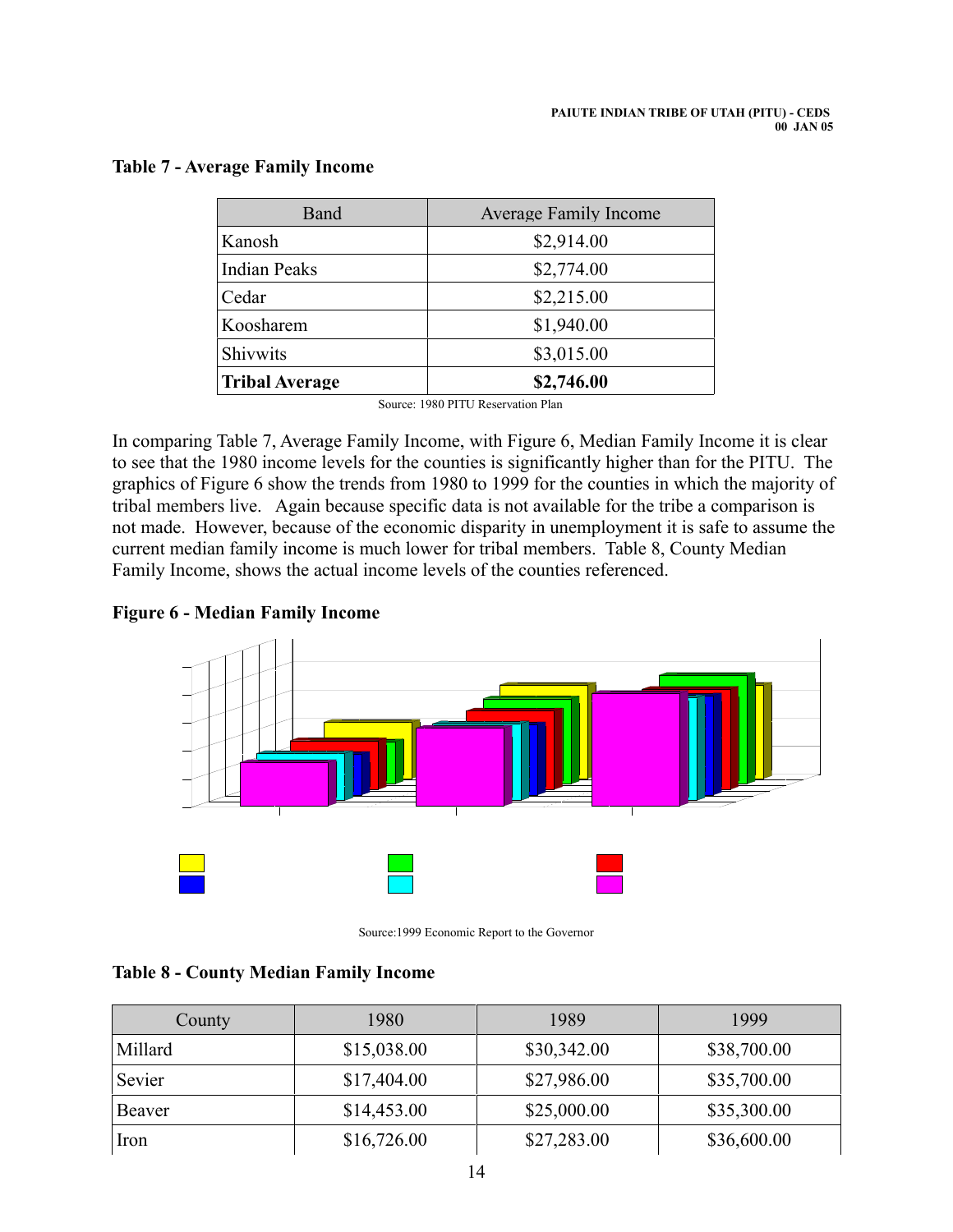| PAIUTE INDIAN TRIBE OF UTAH (PITU) - CEDS |  |                  |
|-------------------------------------------|--|------------------|
|                                           |  | <b>OO TANTOF</b> |

|            |             |         | UU JAN US   |
|------------|-------------|---------|-------------|
| Washington | \$14,466.00 | ,690.00 | \$40,100.00 |
|            |             |         |             |

Source:1999 Economic Report to the Governor; \*The PITU has no records on the Median Family income for Tribal members.

Poverty level - Those living in poverty is of great concern to PITU leadership. No specific data for the PITU and its bands is available on poverty level. Again it is safe to assume that given the economic distress of unemployment the Tribe is much more vulnerable than their neighboring county residents. Figure 7, Families Below Poverty (%), shows graphically the poverty level trends for Central and Southern Utah between 1969 and 1995. Again, it is believed that the PITU is experiencing a much higher poverty rate than those shown. Table 9, County Poverty Levels (%) shows the actual poverty levels in percent for those counties in which the majority of PITU members reside.

#### **Figure 7 - Families Below Poverty (%)**





| County              | 969  | 1979 | -989     | -995 |
|---------------------|------|------|----------|------|
| Millard             | .6.6 |      | LV.U     | .4.U |
| Sevier              | 3.8  |      |          | 4.9  |
| Beaver              | 19.4 |      | .U.O     |      |
| Iron                | y y  |      |          | .6.8 |
| Washington          |      | ч    | $9_{.4}$ |      |
| <b>State</b>        |      |      | 8.0      |      |
| <b>Paiute Tribe</b> | -    | -    | -        | 68.0 |

<sup>\*</sup>Source: 1995 Economic Development & Employer Planning System Ver. Utah 94.4

#### **LAND UTILIZATION**

The tribal government of PITU does not control reservation lands. Each of the five constituent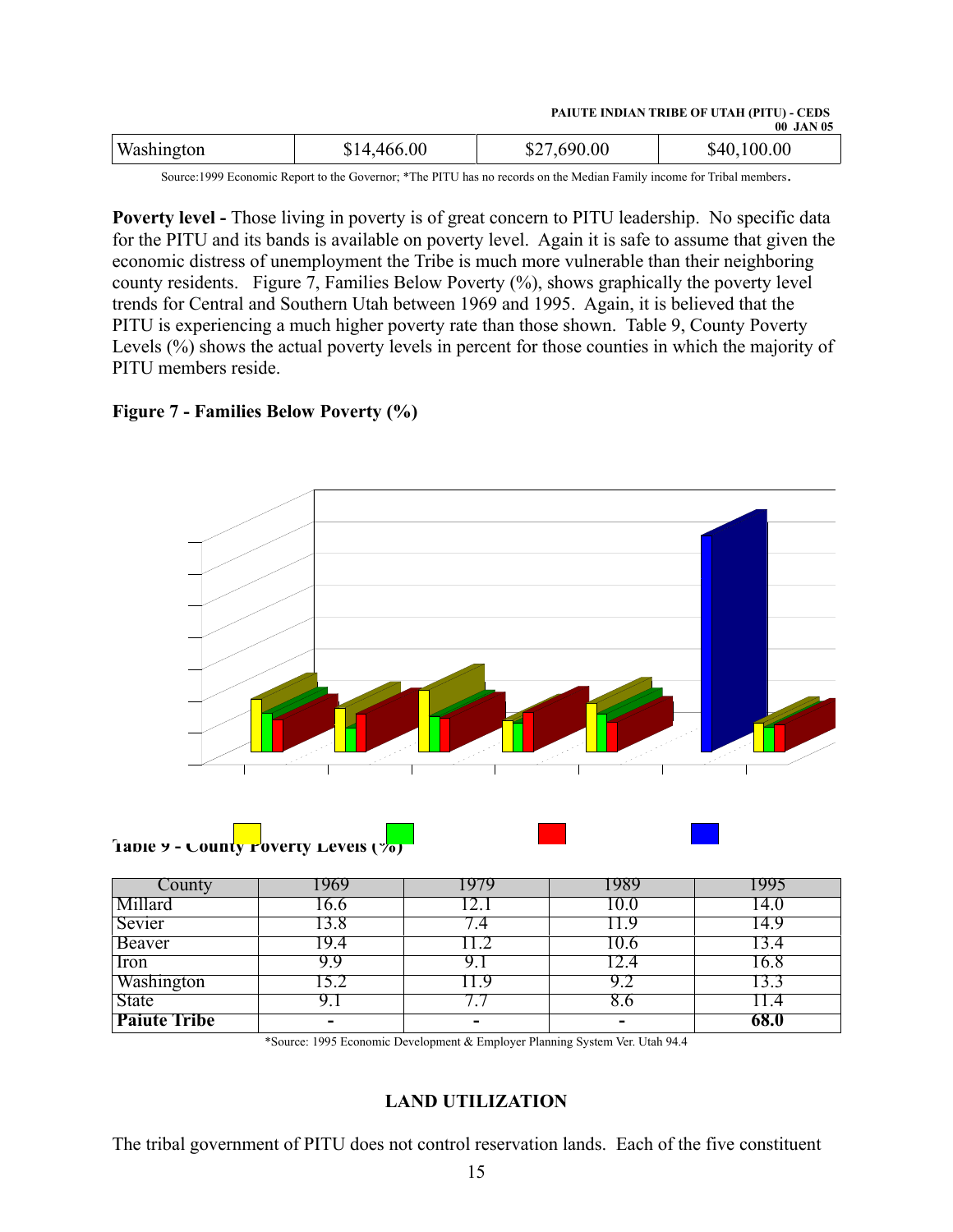bands are responsible for their respective land preservation or development. Needed infrastructure to support community and economic development are the responsibility of each band and supported by Tribal Council of the PITU. Concerns among tribal members include affordable housing, water development, industrial zoning, natural resource use and preservation. A general land use plan for the PITU has been developed. This document should be reviewed to understand current infrastructure and land utilization. Copies of the plan may be reviewed at the Tribal or band headquarters.

#### **POLITICAL ENVIRONMENT**

Tribal council members are elected to four year terms and meet on a monthly basis. Presently the Council directs the economic development efforts through the Paiute Economic Development Committee (PEDCO) and are pro-active in achieving and attaining planned growth. They are interested in the development of industry that utilizes their natural resources, heritage, and that will enhance their standard of living through the creation of family sustaining employment. Through a collaborative effort with other local, state, and federal governments the Council is striving to overcome major stumbling blocks including lack of education, underemployment, social ills, lack of business skills, and strained relationships with neighboring cities, counties, and tribe.

#### **CONCLUSION**

The PITU has a rich heritage disrupted by the cultural changes brought by modern society. Nearly wiped out as a people – historically – due to poor economic and living conditions, the PITU has adopted a pro-active position in economic and community development. The development of this CEDS is the first step in achieving their goals toward enhancing their quality of life through the development of family sustaining employment for their members. The implementation of the goals, objectives, and strategies set forth by this document will perpetuate the planning process for the PITU as they strive to meet their economic development endeavors.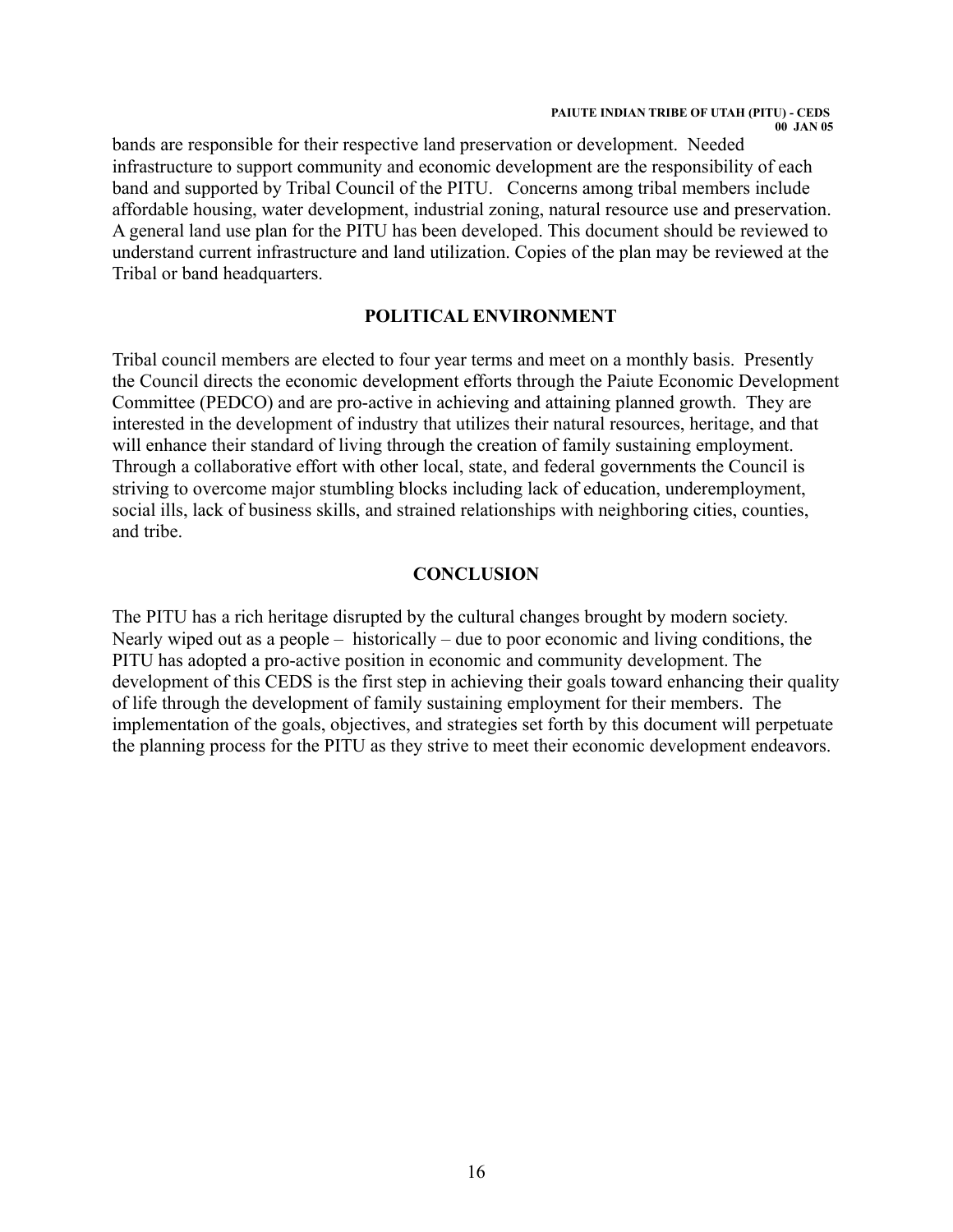## **Section III. MISSION, GOALS, OBJECTIVES & STRATEGIES**

**S.W.O.T. ANALYSIS - The PITU conducted a workshop to determine their strengths,** weaknesses, opportunities, and threats. This S.W.O.T. analysis provided a starting point in determining the current economic status of the Tribe. From this evaluation a mission statement, goals, and objectives to strengthen their quality of life were derived. The following summary provides the top issues and concerns of each category from the analysis. See Appendix A for a complete listing .

**Strengths** - The Tribe considered their top *strengths as*:

- 1. Educated leadership
- 2. Youth
- 3. Traditions
- 4. The people (Tribe)
- 5. Land

**Weaknesses -** The Tribe considered their top *weaknesses* as:

- 2. Alcohol and drugs
- 3. Poor lack of communication
- 4. Too passive
- 5. Lack of education
- 6. Loss of culture

**Opportunities** - The Tribe considered their top *opportunities* as:

- 1. Education
- 2. Language preservation
- 3. Land development potential (golf courses)
- 4. Economic development
- 5. Tax exempt status
- 6. Access to federal, state & other grants, and economic development education

#### **Threats** - The Tribe considered their top *threats* as:

- 1. Alcohol & drug abuse
- 2. Breakdown of families
- 3. Too dependent on others
- 4. Lack of education and labor skills
- 5. Loss of Paiute language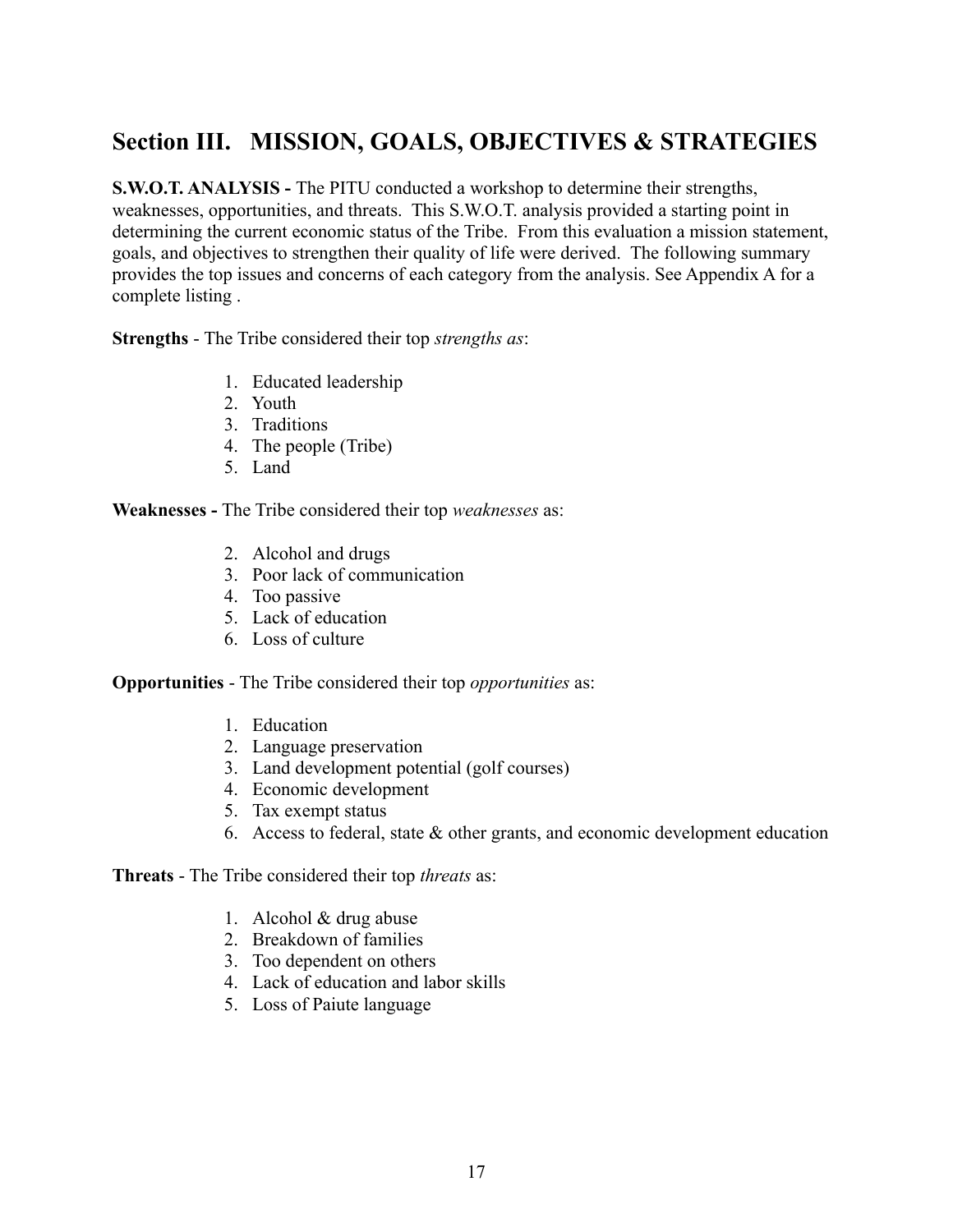**99 DEC 06**

#### **MISSION STATEMENT**

*"In five years (2005) with cooperative and personal efforts, we will enhance pride through stronger family units with cultural and spiritual traditions. Become a stronger more united Tribe through education and economic development which will lead to self-sufficiency, selfdetermination and empowerment."*

#### **Goal I: Improve communications between tribal government, band government and tribal members**

Objective A: Establish education programs to teach communication skills

| Strategy 1. | Utilize other tribal programs that has been successful             |
|-------------|--------------------------------------------------------------------|
| Strategy 2. | More effective methods to disseminate information to tribal        |
| members     |                                                                    |
|             | Strategy 3. Develop methods to receive information back from bands |
|             |                                                                    |

Responsible Party: Tribal Council - Band Council - Individuals

Objective B: Work with band leaders to improve communication with tribal members

Strategy 1. Leadership training on tribal communication process Strategy 2. Develop a duties and responsibilities descriptions for band chairs and department directors Strategy 3. Develop communication conduit Strategy 4. Develop communication checklist

Responsible Party:

#### **Goal II: Preserve and restore cultural and spiritual traditions**

Objective A: Restore basket weaving cradle board making skills

Strategy 1. Obtain grants with DCED, LEDI, Forest Service, Utah Arts Council, National and Utah Endowment for Humanities, National Park Service, etc.

Strategy 2. Identify artisans within the Tribe

Strategy 3. Sign up artisans with Heritage Highway

Strategy 4. Teach artisan skills - work around springtime, available to all interested persons

Strategy 5. Take strategies 1-4 to the band buildings.

Responsible Party: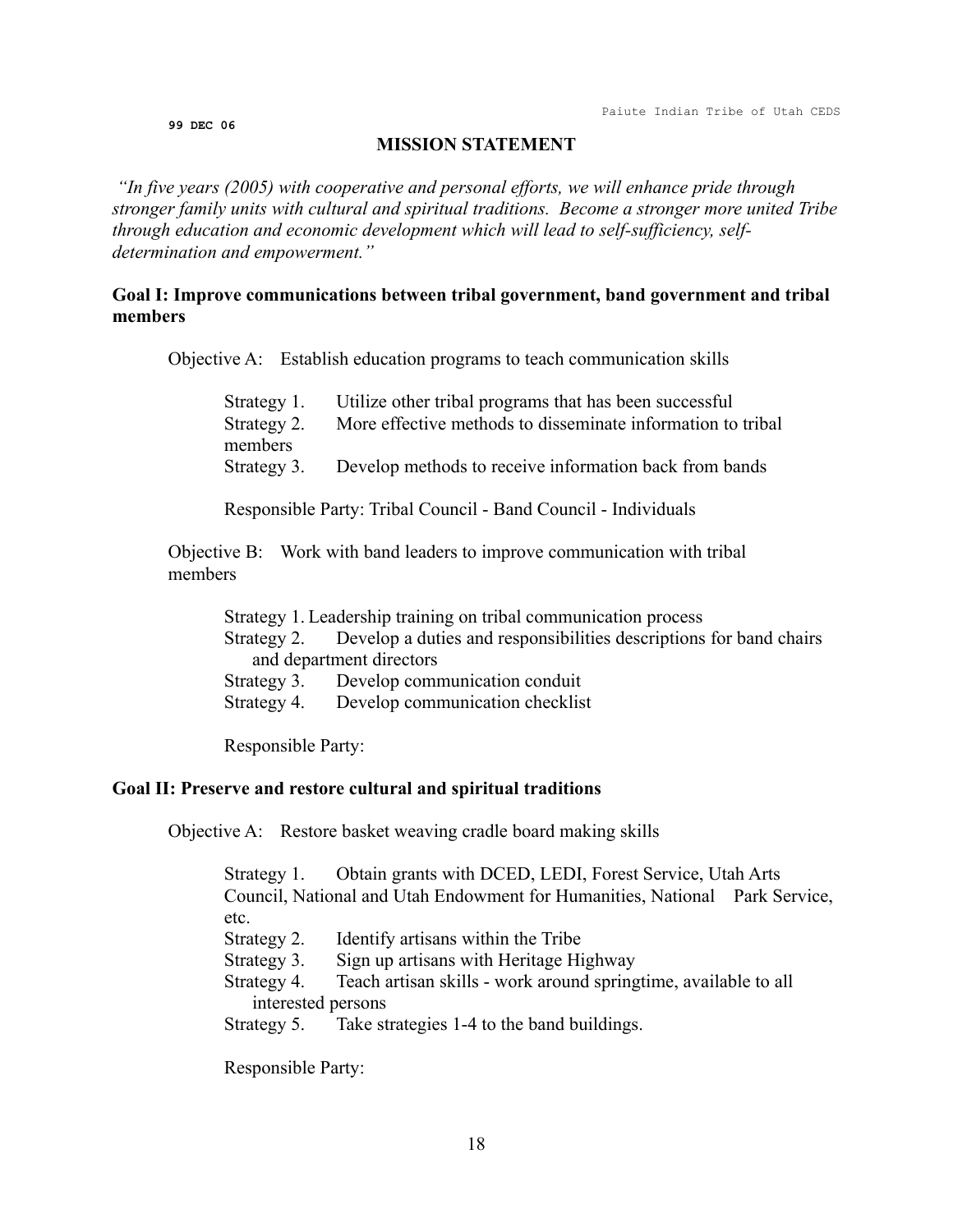**99 DEC 06**

Objective B: Expand language program

Strategy 1. Recognizing the Paiute language speakers. Strategy 2. Using the language at tribal functions. Strategy 3. Audio and video tape library. Strategy 4. Developing a dictionary. Strategy 5. Take strategies 1-4 to the band buildings.

Responsible Party:

#### **Goal III: Improve educational programs**

Objective A: Develop a career guidance center available to all tribal members.

| Strategy 1. | Identify resources (financing, etc.)                                         |
|-------------|------------------------------------------------------------------------------|
| Strategy 2. | Establish a counseling center for members in existing education              |
| department. |                                                                              |
|             | Strategy 3. Concentrate on both academics and vocational training.           |
|             | Strategy 4. Develop duties and responsibilities of the education department, |
|             | including tracking of educational progress for all tribal members.           |

Responsible Party: Tribal Council - Education Department

Objective B: A more active Education Committee.

Strategy 1. More coordination/communication between the education director and committee. Strategy 2. Update committees guidelines and by-laws.

Strategy 3. Have a tribal council member as a liaison to quarterly report to the Tribal Council

> Responsible Party: Education director, Education Committee Chair, and Tribal Council .

#### **Goal IV: Strengthen families**

Objective A: Establish a family conference or fun day on a band level

|                   | Strategy 1.<br>Strategy 2. | Designate a family day for each band area.<br>Establish a fun day committee to organize activities at band areas. |
|-------------------|----------------------------|-------------------------------------------------------------------------------------------------------------------|
|                   | Strategy 3.                | Advertise band family day at band council meeting through flyers,                                                 |
| mail and posters. |                            |                                                                                                                   |
|                   | Strategy 4.                | Provide staff support from the tribal level as requested by the band.                                             |

Responsible Party: Band Council, Fun Day Committee and individual members.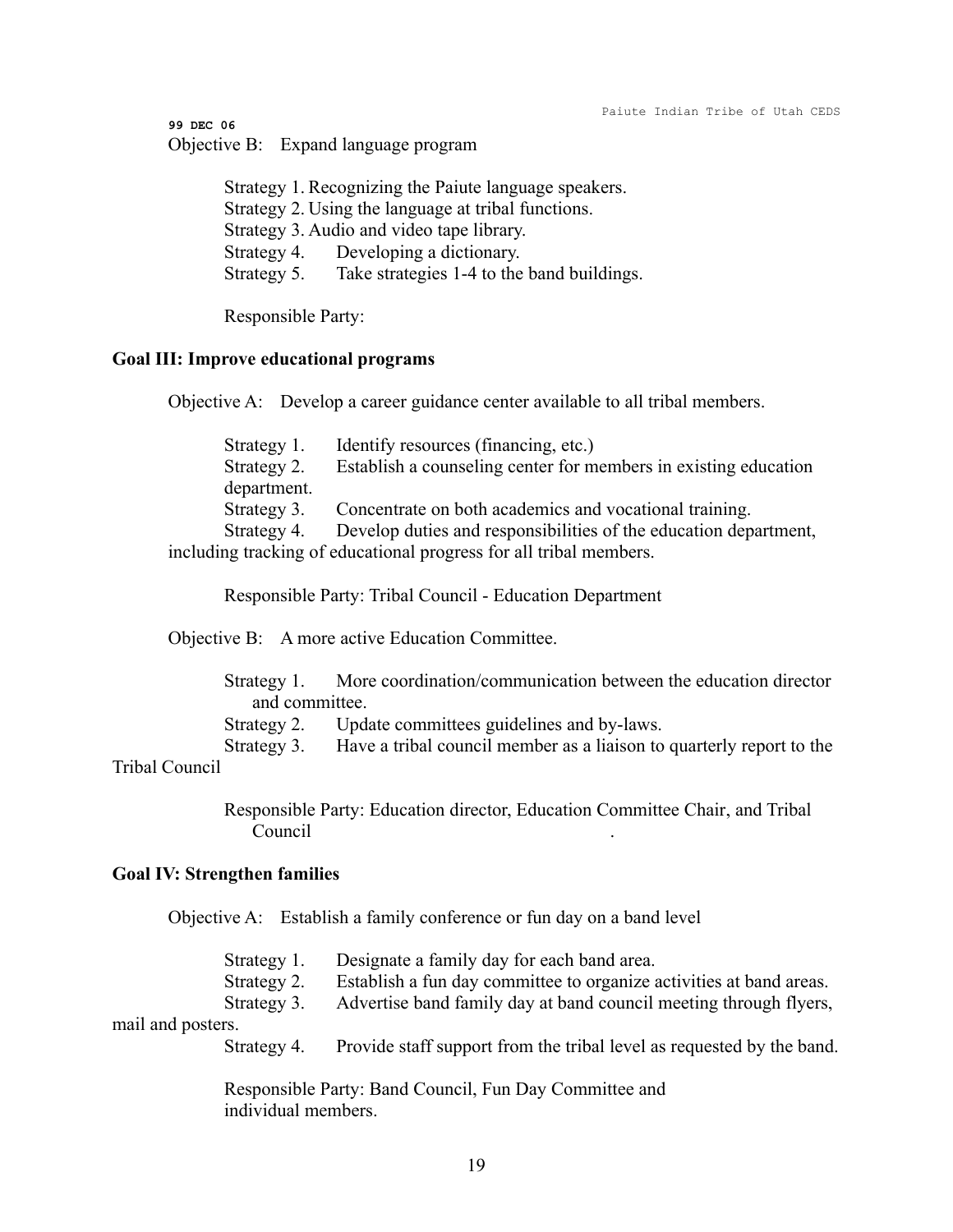**99 DEC 06** Objective B:

> Strategy 1. Strategy 2. Strategy 3.

Responsible Party:

#### **Goal V: Promote leadership capabilities**

Objective A: Educate youth and adults in leadership capabilities.

| Strategy 1. | Establish youth council.              |
|-------------|---------------------------------------|
| Strategy 2. | Provide internships/apprenticeships.  |
| Strategy 3. | Provide leadership training programs. |

Responsible Party: Elders - Families - Education Department - Band Councils

Objective B:

Strategy 1. Strategy 2. Strategy 3.

Responsible Party:

#### **Goal VI: Create sustainable economic development**

Objective A: Conduct a targeted business study.

Strategy 1. Identify funding through EDA, LEDI, Utah Power, Forest Service, First Nations and Six County etc.

Strategy 2. Utilize resources of Six County, Five County, DCED, Utah Power, First Nations etc.

Responsible Party:

Objective B: Identify business opportunities among tribal members

Strategy 1. Apply for Empowerment Zone designation. Strategy 2. Coordinate with DCED with their business expansion and retention

program (BEAR).

Responsible Party:

Objective C: Develop one major business within the next five years.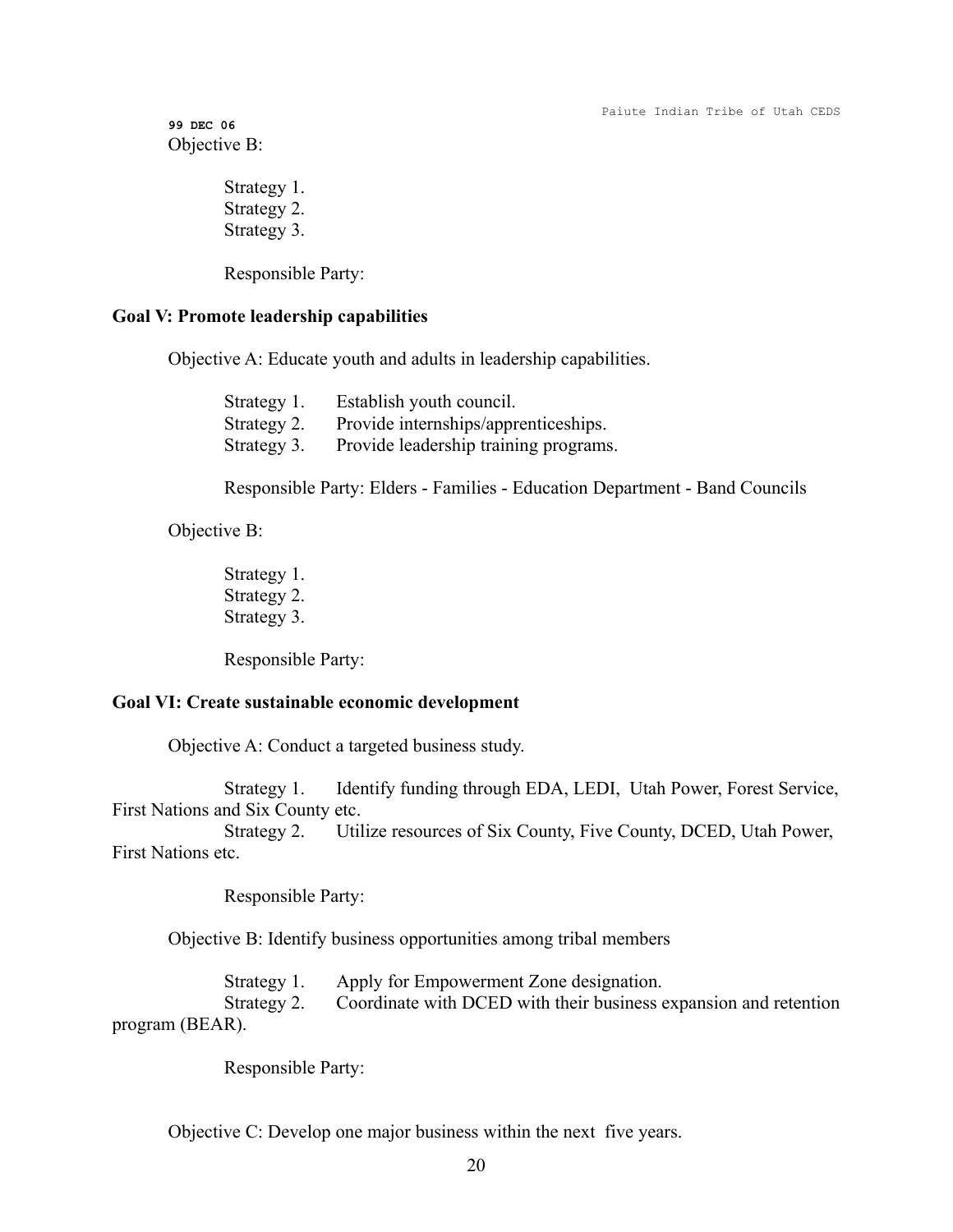Paiute Indian Tribe of Utah CEDS

**99 DEC 06**

Strategy 1. Utilize the target study identified in Objective A.

Strategy 2. Economic Development process to obtain funding for feasibility

and business plan.

Strategy 3. Identify financing package.

Responsible Party:

Objective D. Develop a tribal Economic Development Corporation by December 2000.

Strategy 1. Develop articles of incorporation.

Strategy 2. Identify qualified and knowledgeable individuals from elders to youth both members and non tribal members.

Strategy 3. Conduct public meetings in band areas.

Responsible Party:

#### **Goal VII: Promote youth development**

Objective A: Youth asset building

Strategy 1. Use the asset parent building program (Social Services, Education Department and Mental Health).

> Strategy 2. Use the existing big brother/sister programs. (Social Services, Education Department and Mental Health)

Strategy 3. Disseminate information and get quality

individuals to work with the program.

Responsible Party: Tribal Chair

Objective B: Establish a youth council

Strategy 1. Create and adopt tribal ordinance Strategy 2. Pattern after successful youth councils from other tribes and

communities.

Strategy 3. Youth to establish by-laws and guidelines.

Strategy 4. Establish the youth council pattern after the Tribal Council.

Strategy 5. Have a youth council member as a liaison to quarterly report to the

Tribal Council.

Responsible Party: Interested Youth as directed by Tribal Council/Band Council and Education department

#### **Goal VIII: Reduce alcohol and drug abuse**